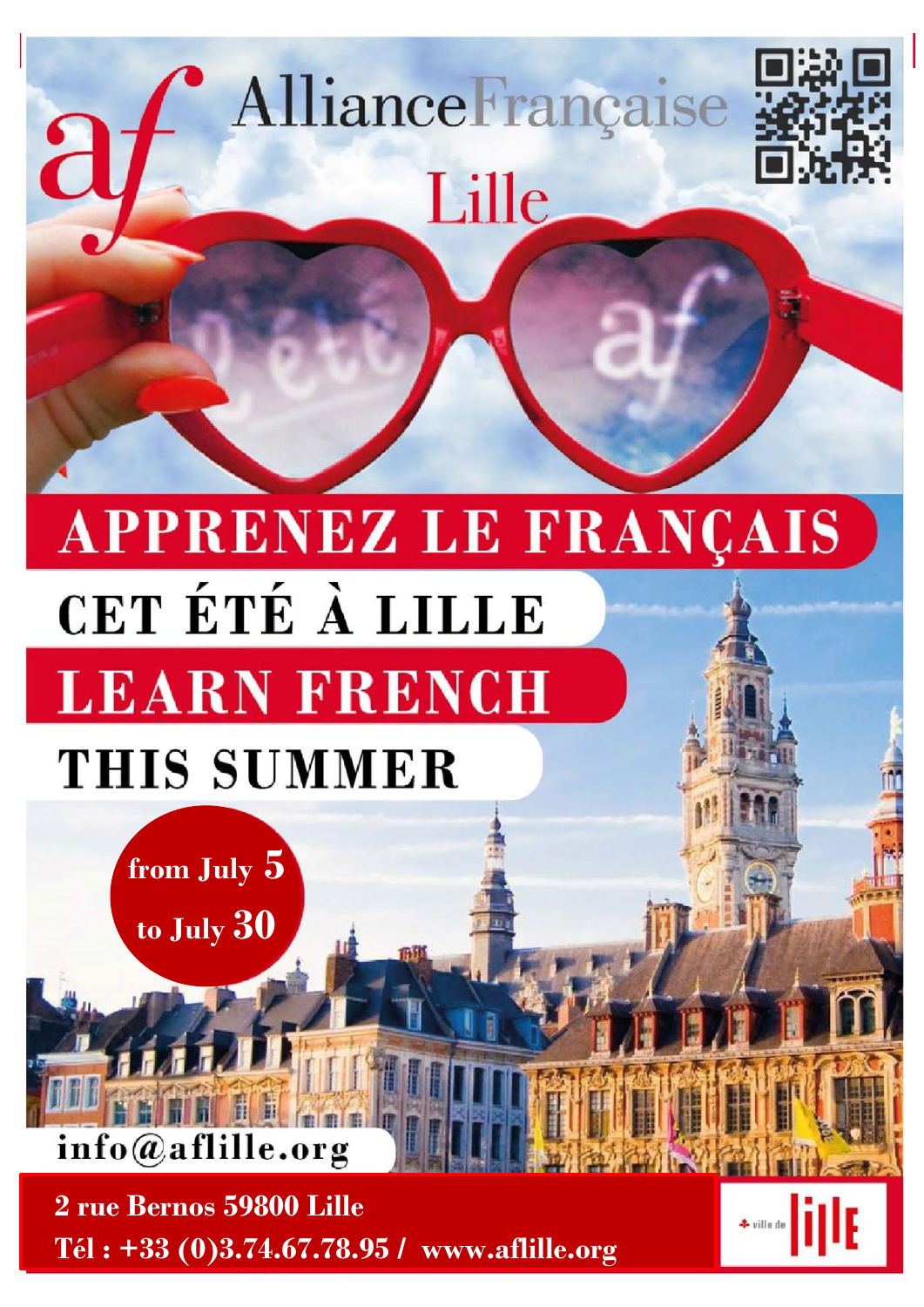### **FRANÇAIS GENERAL EN JOURNEE**

*DAYTIME GENERAL FRENCH FRANCÉS GENERAL DIURNO*

| <b>Niveaux</b><br><b>Levels</b><br><b>Niveles</b> | <b>Nombre d'heures</b><br><b>Number of hours</b><br>Número de horas | Fréquence<br><b>Frequency</b><br><b>Frecuencia</b>           | <b>Tarif pour le</b><br>mois <sup>*</sup><br>Price for the month*<br>Tarifa por el mes* | <b>Modalité</b><br><b>Modality</b><br><b>Modalidad</b> |
|---------------------------------------------------|---------------------------------------------------------------------|--------------------------------------------------------------|-----------------------------------------------------------------------------------------|--------------------------------------------------------|
| AI/ A2                                            | <b>7h30 par semaine</b><br>7h30 per week<br>7h30 por semana         | 3 fois par semaine<br>3 times per week<br>3 veces por semana | 3486                                                                                    | En présentiel**<br>On site / Presencial                |
| <b>B1/B2/C1</b>                                   | 5h par semaine<br>5h per week<br>5h por semana                      | 2 fois par semaine<br>Twice per week<br>2 veces por semana   | 232f                                                                                    | En présentiel**<br>On site / Presencial                |

| $\mathbf{2}$                                      | <b>FRANÇAIS GENERAL EN SOIREE</b><br><b>EVENING GENERAL FRENCH</b><br>FRANCÉS GENERAL NOCTURNO                                                                                                                                                                                                                                      |                                                                   |                                                                                                     |                                                        |
|---------------------------------------------------|-------------------------------------------------------------------------------------------------------------------------------------------------------------------------------------------------------------------------------------------------------------------------------------------------------------------------------------|-------------------------------------------------------------------|-----------------------------------------------------------------------------------------------------|--------------------------------------------------------|
| <b>Niveaux</b><br><b>Levels</b><br><b>Niveles</b> | <b>Nombre d'heures</b><br><b>Number of hours</b><br>Número de horas                                                                                                                                                                                                                                                                 | Fréquence<br><b>Frequency</b><br><b>Frecuencia</b>                | <b>Tarif pour le</b><br>mois <sup>*</sup><br><b>Price for the month</b><br><b>Tarifa por el mes</b> | <b>Modalité</b><br><b>Modality</b><br><b>Modalidad</b> |
| AI/ A2/ B1                                        | <b>4h par semaine</b><br>4h per week<br>4h por semana                                                                                                                                                                                                                                                                               | 2 fois par<br>semaine<br>2 times per week<br>$2$ veces por semana | 184€                                                                                                | En présentiel**<br>On site / Presencial                |
| <b>B2/C1</b>                                      | 2h par semaine<br>2h per week<br>2h por semana                                                                                                                                                                                                                                                                                      | 1 fois par<br>semaine<br>Once per week<br>1 vez por semana        | 92f                                                                                                 | En présentiel**<br>On site / Presencial                |
|                                                   | * Réduction progressive de 5% à 15% à partir de la 2 <sup>ème</sup> session de cours / CGV sur demande<br>*Progressive discount from 5% to 15% starting from the 2nd session / General Terms and Conditions on demand<br>* Descuento gradual de 5% al 15% a partir de la 2da sesión de clases / Condiciones de venta bajo solicitud |                                                                   |                                                                                                     |                                                        |

AllianceFrançaise **\*\* En fonction de la situation sanitaire** *\*\*According to the health situation/\*\*Dependiendo de la situación sanitaria* Lille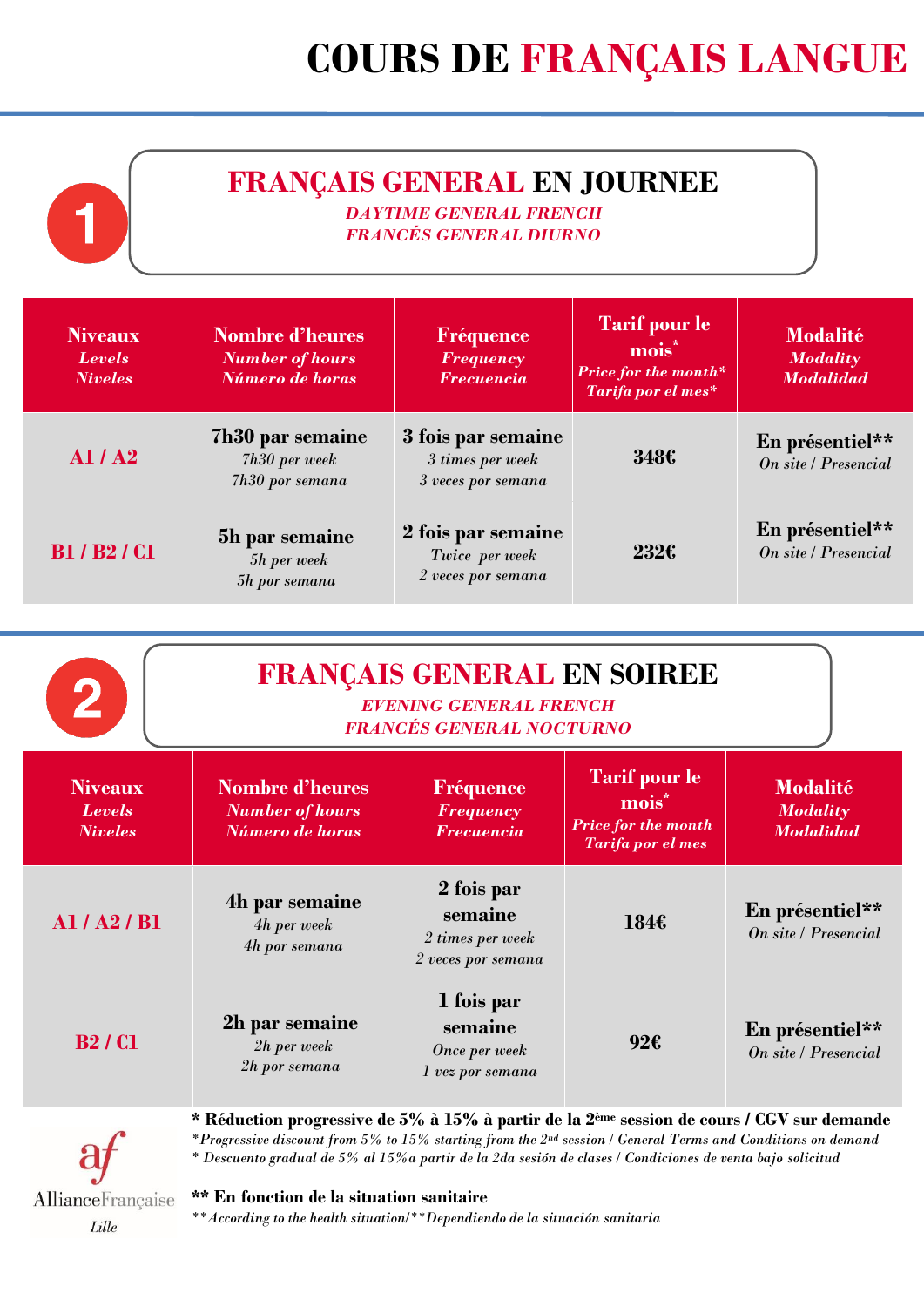# **ETRANGERE POUR ADULTES**

## **COACHING & ATELIERS OPTIONNELS**

*OPTIONAL WORKSHOPS:*

*TALLERES OPCIONALES:*

| <b>Niveaux</b><br><b>Levels</b><br><b>Niveles</b> | <b>Type d'atelier</b><br><b>Type of workshop</b><br><b>Tipo de taller</b> | <b>Nombre d'heures</b><br><b>Number of hours</b><br>Número de horas           | <b>Tarif pour le</b><br>mois<br><b>Price for the month</b><br>Tarifa por el mes | <b>Modalité</b><br><b>Modality</b><br><b>Modalidad</b> |
|---------------------------------------------------|---------------------------------------------------------------------------|-------------------------------------------------------------------------------|---------------------------------------------------------------------------------|--------------------------------------------------------|
| $A1 - C1$                                         | Coaching individuel<br>Individual coaching<br>Coaching individual         | 4h dans le mois <sup>*</sup><br>4 hours within the month<br>4 horas en el mes | 200f                                                                            | En présentiel**<br>On site / Presencial                |
| $A1 - C1$                                         | Coaching individuel<br>Individual coaching<br>Coaching individual         | 4h dans le mois <sup>*</sup><br>4 hours within the month<br>4 horas en el mes | 180f                                                                            | En ligne<br>Online / En línea                          |
| <b>B1/B2/C1</b>                                   | Atelier de grammaire<br>Grammar workshop<br>Taller de gramática           | 10 heures dans le<br>mois<br>10 hours within the month<br>10 horas en el mes  | 116f                                                                            | En présentiel**<br>On site / Presencial                |

**\* Plus d'heures de coaching individuel sur demande**

*More hours of individual coaching on demand / Más horas de coaching individual bajo solicitud*

## **VISITES CULTURELLES\*\***

*Cultural visits Visitas culturals*

Continuez à apprendre le français tout en découvrant la ville de Lille ! **Quand ?** Le vendredi entre 13h et 16h.

**Tarif ?** Selon visite

**Où ?** Musées, galeries d'arts, lieux culturels, monuments.



#### **Frais d'inscription / Registration fees / Tarifa de inscripción = 50€ \* Etudiants et demandeurs d'emploi :** *:* **30€ \***

*Students and job seekers / Estudiantes y personas en búsqueda de empleo : 30€ \**

\***Frais de dossier et test de niveau inclus** */ \* Administrative charges and placement test included / \* Cargos administrativos y examen de nivelación incluidos*

**\*\* En fonction de la situation sanitaire/***\*\*According to the health situation/\*\*Dependiendo de la situación sanitaria*